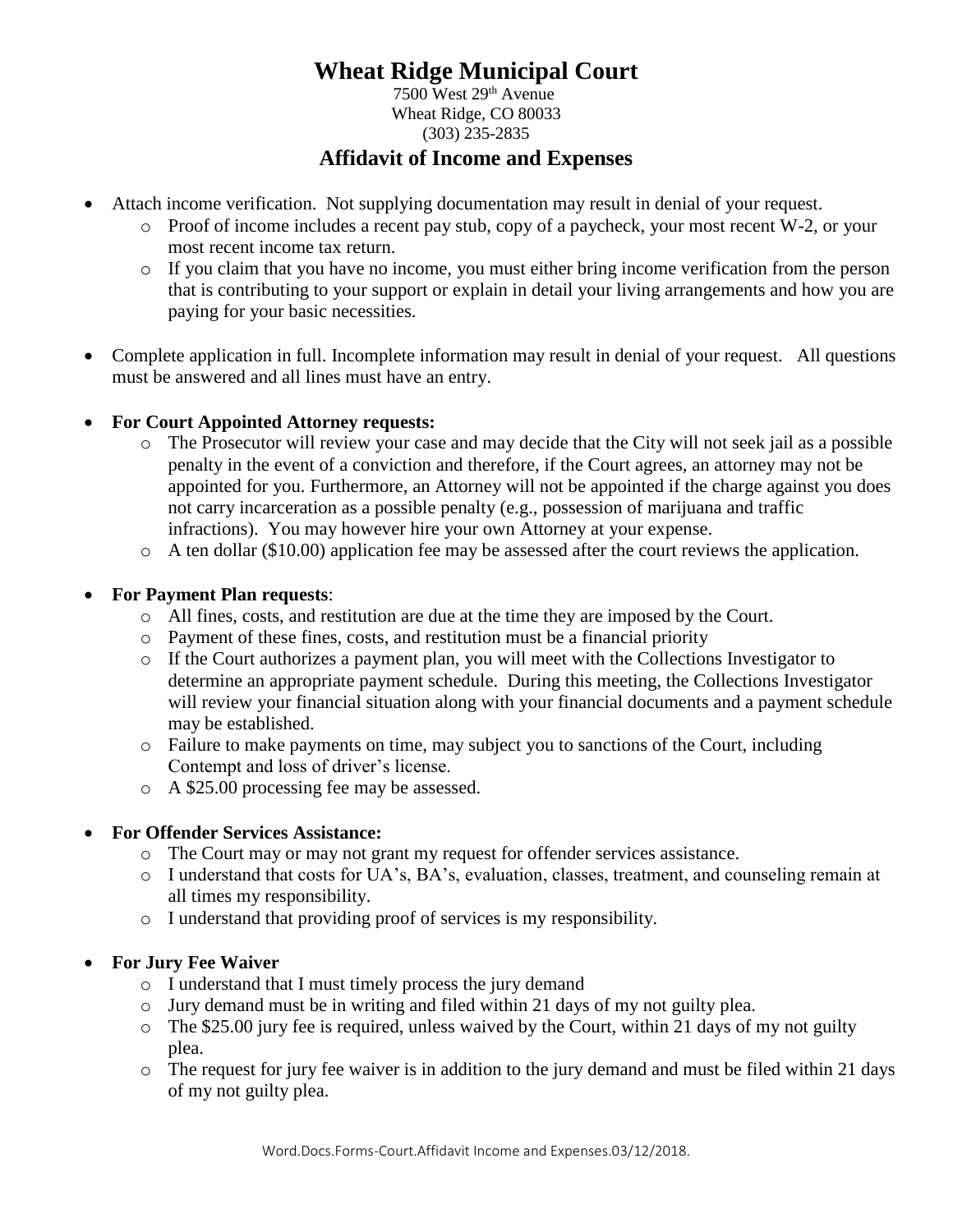#### Affidavit of Income and Expenses

| PEOPLE OF THE CITY OF WHEAT RIDGE, STATE OF COLORADO,                                              |                             |                                                                                         |                                    |  |  |
|----------------------------------------------------------------------------------------------------|-----------------------------|-----------------------------------------------------------------------------------------|------------------------------------|--|--|
| VS.<br>DEFENDANT                                                                                   |                             | <b>SUMMONS NUMBER</b>                                                                   |                                    |  |  |
| I am requesting:                                                                                   |                             |                                                                                         |                                    |  |  |
|                                                                                                    |                             | Court Appointed Attorney _________ Payment Plan ____________Waiver of Jury Fee          | __________ Waiver of Discovery fee |  |  |
|                                                                                                    |                             | Offender Services _________________________________(UA's, BA's, Evaluation, Counseling) | Other                              |  |  |
|                                                                                                    |                             | PERSONAL INFORMATION                                                                    |                                    |  |  |
| DEFENDANT'S NAME (last, first, middle)                                                             |                             | SOCIAL SECURITY NUMBER                                                                  | DATE OF BIRTH                      |  |  |
| ADDRESS (include Street, City, State & Zip)                                                        |                             | HOME TELEPHONE NUMBER                                                                   | CELL NUMBER                        |  |  |
| SPOUSE'S NAME (last, first, middle)                                                                |                             | ADDRESS (if different)                                                                  | TELEPHONE (if different)           |  |  |
| MARITAL STATUS: Married $\Box$                                                                     |                             | Single $\Box$ Separated $\Box$ Divorced $\Box$<br>Widowed $\square$                     |                                    |  |  |
|                                                                                                    |                             |                                                                                         |                                    |  |  |
| Ages of children: _                                                                                |                             |                                                                                         |                                    |  |  |
|                                                                                                    |                             | <b>EMPLOYMENT INFORMATION</b>                                                           |                                    |  |  |
| DEFENDANT'S EMPLOYER                                                                               | ADDRESS                     | POSITION                                                                                |                                    |  |  |
| <b>EMPLOYER'S PHONE</b>                                                                            | <b>GROSS MONTHLY SALARY</b> | \$ PER HOUR                                                                             | HRS PER WEEK                       |  |  |
| IF DEFENDANT UNEMPLOYED HOW LONG                                                                   |                             | UNEMPLOYMENT BENEFITS                                                                   |                                    |  |  |
|                                                                                                    | ADDRESS                     |                                                                                         | <b>POSITION</b>                    |  |  |
|                                                                                                    |                             |                                                                                         |                                    |  |  |
|                                                                                                    | <b>GROSS MONTHLY SALARY</b> | \$ PER HOUR                                                                             | HRS PER WEEK                       |  |  |
| SPOUSE'S EMPLOYER<br>SPOUSE'S EMPLOYER'S PHONE<br>IF SPOUSE UNEMPLOYED HOW LONG __________________ |                             | UNEMPLOYMENT BENEFITS____________________________                                       |                                    |  |  |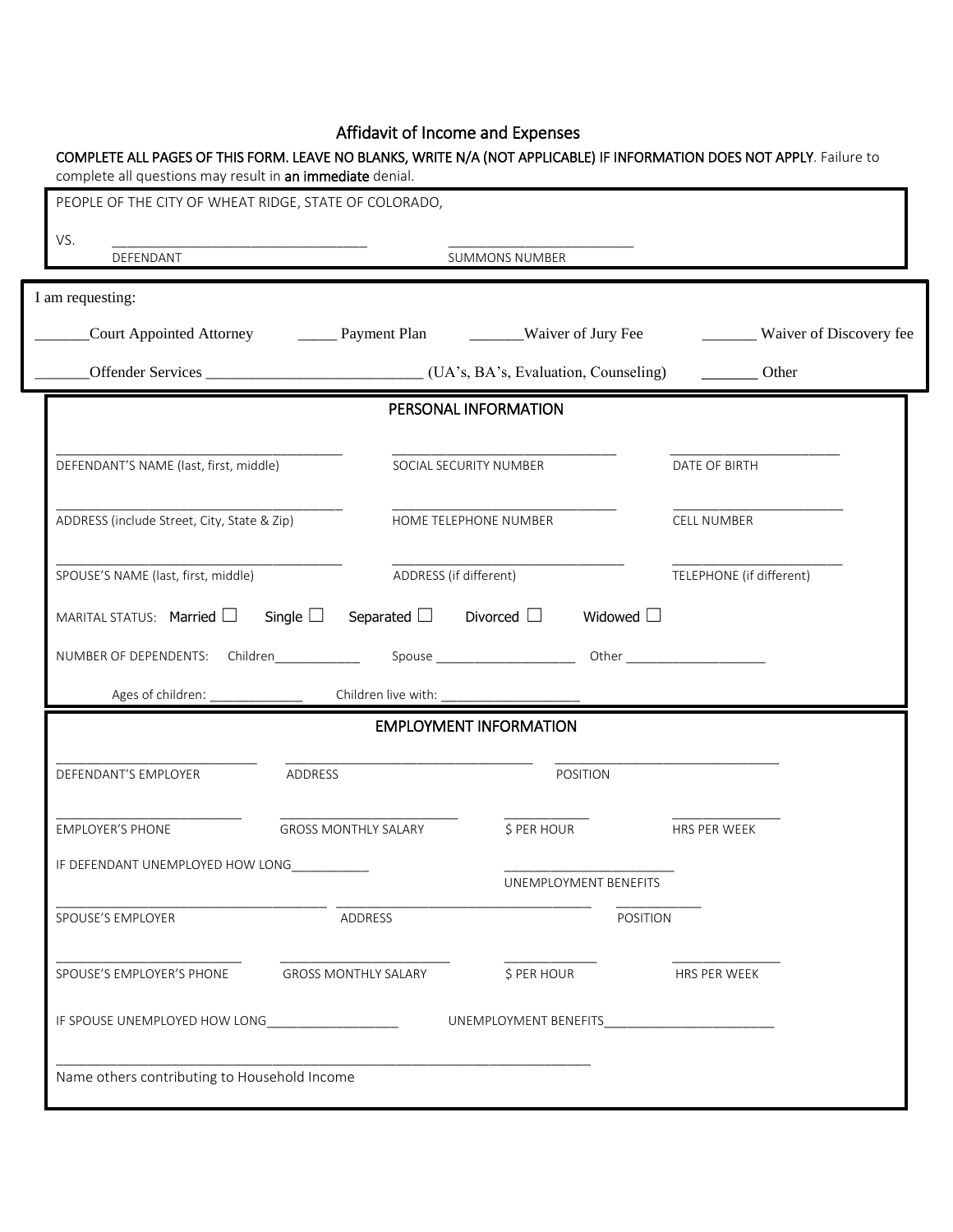### FINANCIAL INFORMATION

| <b>MONTHLY INCOME</b>                                                                                 |                                                | <b>MONTHLY EXPENSES</b>                       | <b>ASSETS</b>                                                                                                                                                                                                                                                                                                                                                      |
|-------------------------------------------------------------------------------------------------------|------------------------------------------------|-----------------------------------------------|--------------------------------------------------------------------------------------------------------------------------------------------------------------------------------------------------------------------------------------------------------------------------------------------------------------------------------------------------------------------|
| DEFENDANT                                                                                             |                                                |                                               |                                                                                                                                                                                                                                                                                                                                                                    |
| SPOUSE                                                                                                | RENT/Mortgage                                  |                                               | REAL ESTATE<br>$\begin{picture}(20,20) \put(0,0){\line(1,0){10}} \put(15,0){\line(1,0){10}} \put(15,0){\line(1,0){10}} \put(15,0){\line(1,0){10}} \put(15,0){\line(1,0){10}} \put(15,0){\line(1,0){10}} \put(15,0){\line(1,0){10}} \put(15,0){\line(1,0){10}} \put(15,0){\line(1,0){10}} \put(15,0){\line(1,0){10}} \put(15,0){\line(1,0){10}} \put(15,0){\line(1$ |
| SOCIAL SECURITY                                                                                       | <b>UTILITIES</b>                               | <u> 1989 - John Barnett, fransk politiker</u> | <b>VEHICLE VALUE</b>                                                                                                                                                                                                                                                                                                                                               |
| UNEMPLOYMENT                                                                                          | FOOD                                           |                                               | OTHER ASSETS:                                                                                                                                                                                                                                                                                                                                                      |
| COMPENSATION                                                                                          | <b>PHONE</b>                                   |                                               | $\begin{picture}(20,20) \put(0,0){\line(1,0){10}} \put(15,0){\line(1,0){10}} \put(15,0){\line(1,0){10}} \put(15,0){\line(1,0){10}} \put(15,0){\line(1,0){10}} \put(15,0){\line(1,0){10}} \put(15,0){\line(1,0){10}} \put(15,0){\line(1,0){10}} \put(15,0){\line(1,0){10}} \put(15,0){\line(1,0){10}} \put(15,0){\line(1,0){10}} \put(15,0){\line(1$                |
|                                                                                                       | <b>INSURANCE</b>                               |                                               |                                                                                                                                                                                                                                                                                                                                                                    |
| <b>WORKERS</b>                                                                                        | MED/DENTAL                                     |                                               |                                                                                                                                                                                                                                                                                                                                                                    |
| COMPENSATION                                                                                          | CHILD CARE                                     |                                               |                                                                                                                                                                                                                                                                                                                                                                    |
|                                                                                                       | CHILD SUPPORT                                  |                                               |                                                                                                                                                                                                                                                                                                                                                                    |
| AFDC/TANF                                                                                             | <b>ALIMONY</b>                                 |                                               | <b>BANKING FACILITY</b>                                                                                                                                                                                                                                                                                                                                            |
|                                                                                                       |                                                |                                               |                                                                                                                                                                                                                                                                                                                                                                    |
| CHILD SUPPORT                                                                                         | TRANSPORTATION                                 |                                               |                                                                                                                                                                                                                                                                                                                                                                    |
| OTHER*                                                                                                |                                                | OTHER EXPENSES                                |                                                                                                                                                                                                                                                                                                                                                                    |
|                                                                                                       |                                                |                                               | ADDRESS                                                                                                                                                                                                                                                                                                                                                            |
| Parent or legal guardian?                                                                             |                                                |                                               | SAVINGS<br>\$.                                                                                                                                                                                                                                                                                                                                                     |
|                                                                                                       |                                                |                                               | <b>CHECKING</b>                                                                                                                                                                                                                                                                                                                                                    |
|                                                                                                       | <b>TOTAL EXPENSES</b>                          |                                               |                                                                                                                                                                                                                                                                                                                                                                    |
| TOTAL INCOME                                                                                          |                                                |                                               |                                                                                                                                                                                                                                                                                                                                                                    |
|                                                                                                       |                                                |                                               | <b>TOTAL ASSETS</b><br>\$                                                                                                                                                                                                                                                                                                                                          |
| IF YOUR TOTAL INCOME EQUALS \$0.00 YOU MUST EXPLAIN YOUR MEANS OF SURVIVAL/SUPPORT:                   |                                                |                                               |                                                                                                                                                                                                                                                                                                                                                                    |
|                                                                                                       |                                                |                                               |                                                                                                                                                                                                                                                                                                                                                                    |
|                                                                                                       |                                                |                                               |                                                                                                                                                                                                                                                                                                                                                                    |
|                                                                                                       |                                                |                                               |                                                                                                                                                                                                                                                                                                                                                                    |
|                                                                                                       |                                                |                                               |                                                                                                                                                                                                                                                                                                                                                                    |
|                                                                                                       |                                                |                                               |                                                                                                                                                                                                                                                                                                                                                                    |
|                                                                                                       |                                                |                                               |                                                                                                                                                                                                                                                                                                                                                                    |
|                                                                                                       |                                                |                                               |                                                                                                                                                                                                                                                                                                                                                                    |
| WARNING: IF YOUR CASE IS SET FOR A PRETRIAL CONFERENCE, YOU ARE WAIVING THE 91 DAY SPEEDY TRIAL RULE. |                                                |                                               |                                                                                                                                                                                                                                                                                                                                                                    |
|                                                                                                       |                                                |                                               |                                                                                                                                                                                                                                                                                                                                                                    |
|                                                                                                       |                                                |                                               |                                                                                                                                                                                                                                                                                                                                                                    |
| DEFENDANT'S SIGNATURE                                                                                 |                                                |                                               | DATE                                                                                                                                                                                                                                                                                                                                                               |
|                                                                                                       |                                                |                                               |                                                                                                                                                                                                                                                                                                                                                                    |
|                                                                                                       |                                                |                                               |                                                                                                                                                                                                                                                                                                                                                                    |
|                                                                                                       | <b>BANK ACCOUNT AND AUTOMOBILE INFORMATION</b> |                                               |                                                                                                                                                                                                                                                                                                                                                                    |
| NAME OF BANKING INSTITUTION:                                                                          |                                                |                                               |                                                                                                                                                                                                                                                                                                                                                                    |
|                                                                                                       |                                                |                                               |                                                                                                                                                                                                                                                                                                                                                                    |
|                                                                                                       |                                                |                                               |                                                                                                                                                                                                                                                                                                                                                                    |
|                                                                                                       |                                                |                                               |                                                                                                                                                                                                                                                                                                                                                                    |
| BANK PHONE: BANK PHONE:                                                                               |                                                |                                               |                                                                                                                                                                                                                                                                                                                                                                    |
|                                                                                                       |                                                |                                               |                                                                                                                                                                                                                                                                                                                                                                    |
| REAL ESTATE (BUYING OR CURRENTLY OWNED)                                                               |                                                |                                               |                                                                                                                                                                                                                                                                                                                                                                    |
|                                                                                                       |                                                |                                               |                                                                                                                                                                                                                                                                                                                                                                    |
| CURRENT ASSESSED VALUE OR ESTIMATED FAIR MARKET VALUE):                                               |                                                |                                               |                                                                                                                                                                                                                                                                                                                                                                    |
|                                                                                                       |                                                |                                               |                                                                                                                                                                                                                                                                                                                                                                    |
|                                                                                                       |                                                |                                               |                                                                                                                                                                                                                                                                                                                                                                    |
|                                                                                                       |                                                |                                               |                                                                                                                                                                                                                                                                                                                                                                    |
|                                                                                                       |                                                |                                               |                                                                                                                                                                                                                                                                                                                                                                    |
| <b>AUTOMOBILE INFORMATON:</b>                                                                         |                                                |                                               |                                                                                                                                                                                                                                                                                                                                                                    |
| DRIVERS LICENSE NUMBER                                                                                | <b>STATE</b>                                   |                                               | <b>EXPIRATION DATE</b>                                                                                                                                                                                                                                                                                                                                             |
|                                                                                                       |                                                |                                               |                                                                                                                                                                                                                                                                                                                                                                    |
| <b>VEHICLES OWNED:</b>                                                                                |                                                |                                               |                                                                                                                                                                                                                                                                                                                                                                    |
| MAKE/MODEL<br>YEAR                                                                                    |                                                | LICENSE PLATE PAYMENT                         | LEINHOLDER                                                                                                                                                                                                                                                                                                                                                         |
|                                                                                                       |                                                |                                               |                                                                                                                                                                                                                                                                                                                                                                    |
|                                                                                                       |                                                |                                               |                                                                                                                                                                                                                                                                                                                                                                    |
| MAKE/MODEL<br>YEAR                                                                                    | LICENSE PLATE PAYMENT LEINHOLDER               |                                               |                                                                                                                                                                                                                                                                                                                                                                    |